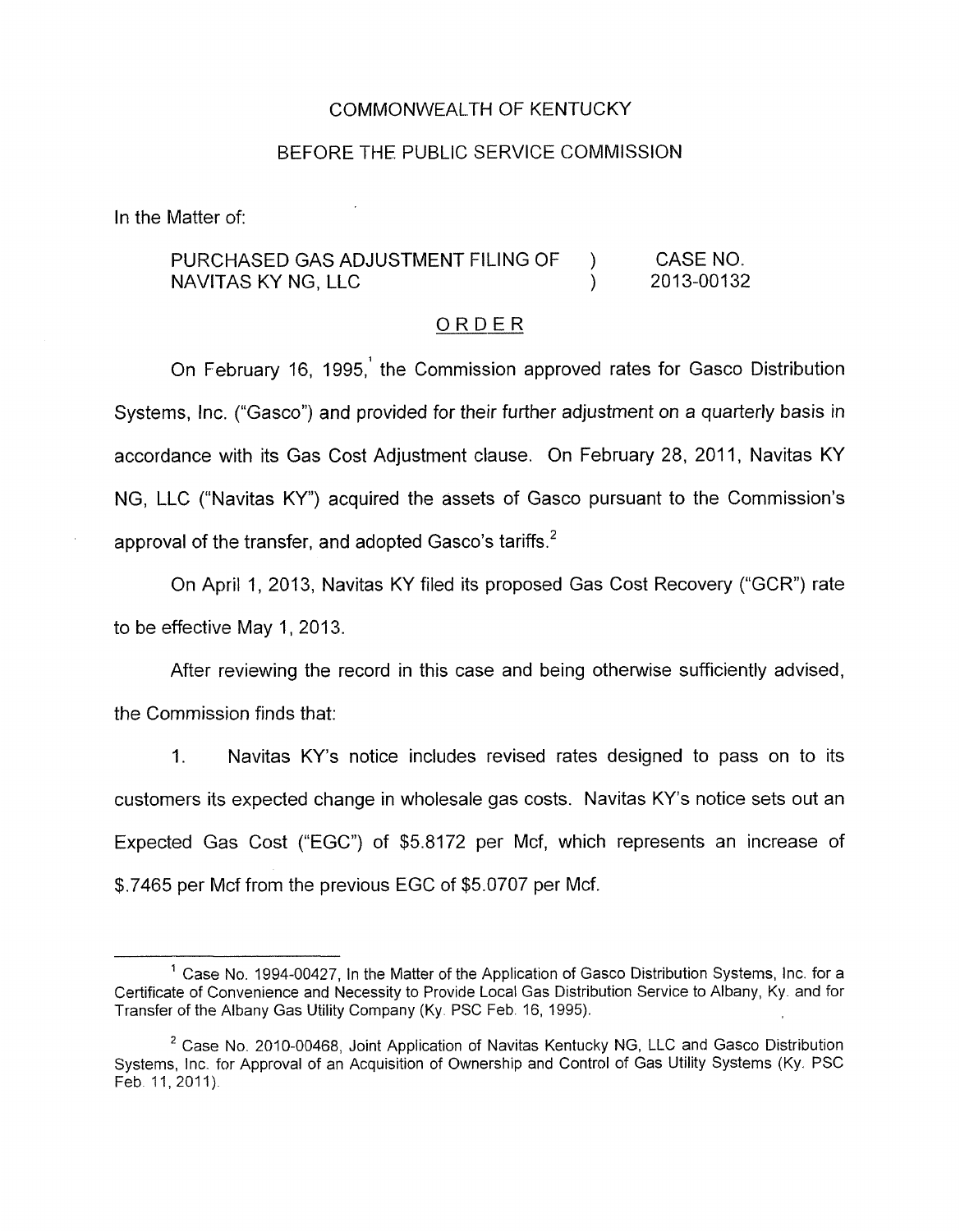2. Navitas KY's notice sets out no current quarter Refund Adjustment ("RA,") Navitas KY's total RA is \$.0000, which is an increase of \$.8820 per Mcf from its previous total RA.

3. Navitas KY's notice sets out a current quarter AA of \$.0320 per Mcf. Navitas KY's total AA is (\$.5229) per Mcf, which is an increase of \$1.2309 per Mcf from its previous total AA of (\$1.7538) per Mcf. Due to a spreadsheet error, Navitas KY calculated a (\$.5228) per Mcf total AA.

**4.** Navitas KY's notice sets out a current quarter Balance Adjustment ("BA") in the amount of \$.0252 per Mcf. Navitas KY's total BA is (\$1.3310) per Mcf, which is a decrease of \$.4961 from its previous total BA of (\$.8349) per Mcf.

*5.* Navitas KY's GCR is \$3.9633 per Mcf, which is an increase of \$2.3633 per Mcf from its previous rate of \$1.6000 per Mcf.

6. The rates in the Appendix to this Order are fair, just, and reasonable, and should be approved for billing for service rendered by Navitas KY on and after May I, 2013.

IT IS THEREFORE ORDERED that:

1. The rates proposed by Navitas KY are denied.

2. The rates in the Appendix attached hereto and incorporated herein are approved for billing for service rendered on and after May 1, 2013.

3. Within 20 days of the date of this Order, Navitas KY shall file with this Commission, using the Commission's electronic Tariff Filing System, revised tariff sheets setting out the rates approved herein and reflecting that they were approved pursuant to this Order.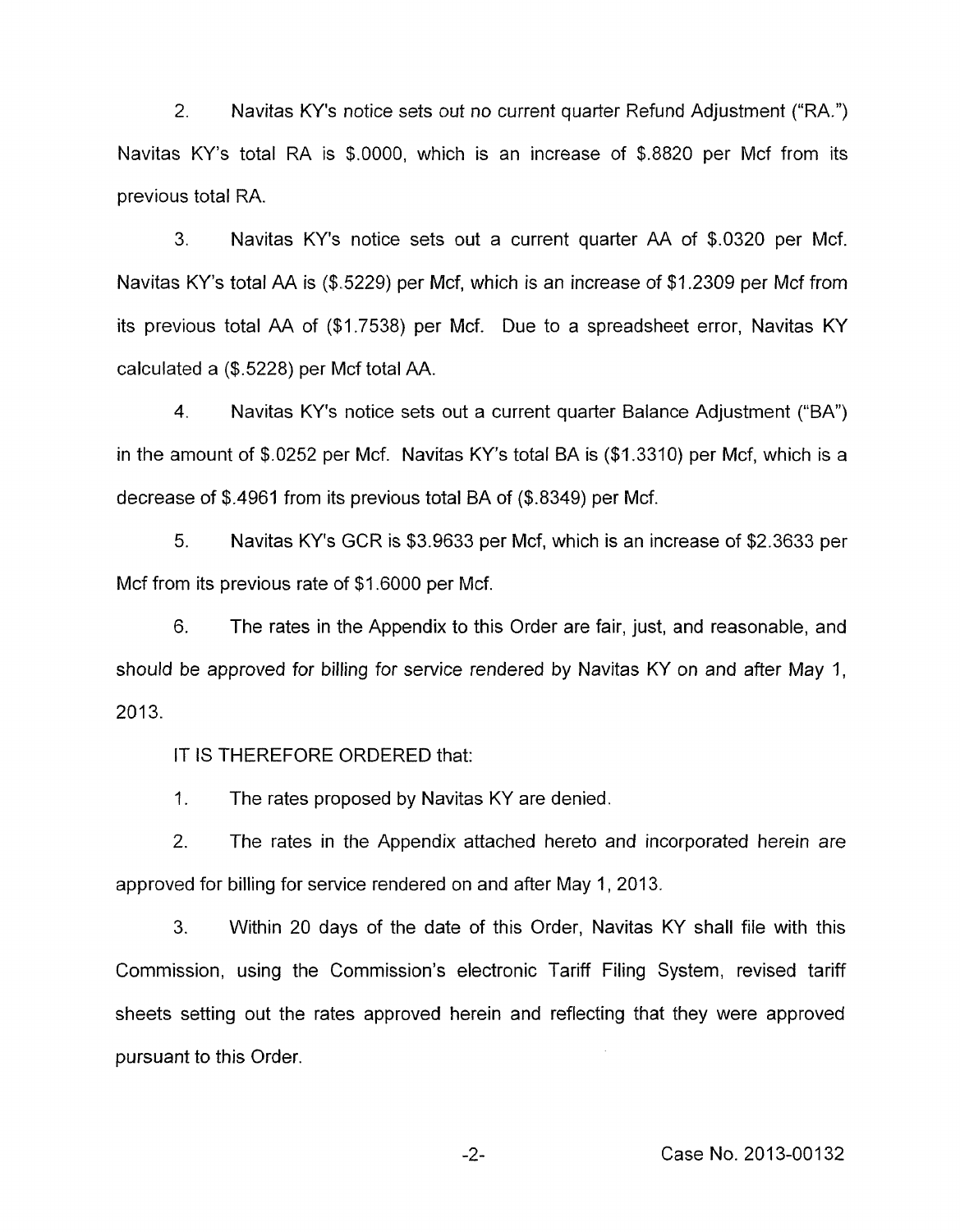By the Commission



ATTEST:

Carril Chienvill for

Case No. 2013-00132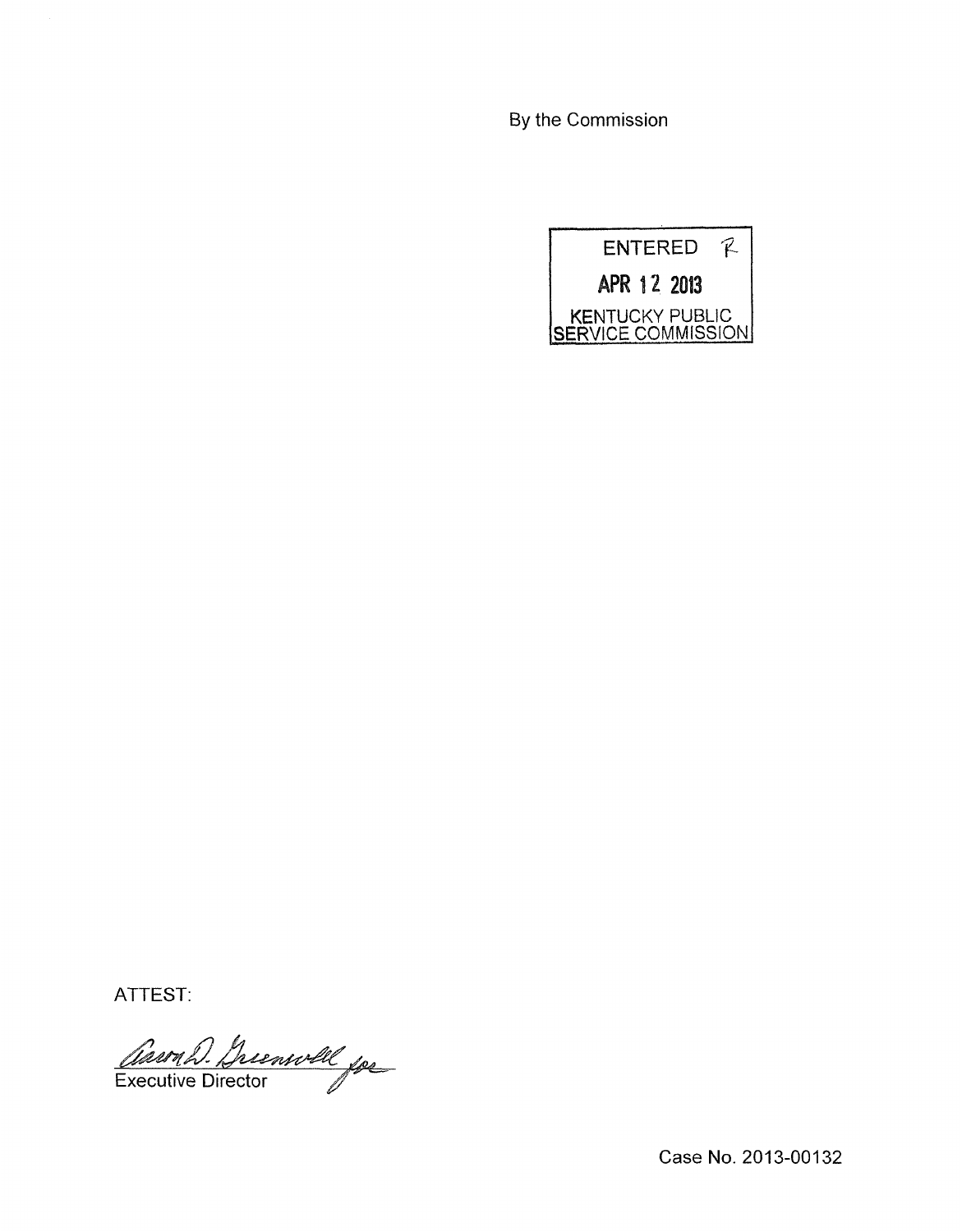# APPENDIX A

# APPENDIX TO AN ORDER OF THE KENTUCKY PL COMMISSION IN CASE NO. 2013-00132 DATED

The following rates and charges are prescribed for the customers served by Navitas KY NG, LLC. All other rates and charges not specifically mentioned herein shall remain the same as those in effect under authority of the Commission prior to the effective date of this Order. snall remain<br>effective date<br>RATES:

 $\sim$ 

|                           |                  | <b>Gas Cost</b><br>Recovery |                      |  |
|---------------------------|------------------|-----------------------------|----------------------|--|
|                           | <b>Base Rate</b> | Rate                        | Total                |  |
| Residential<br>Commercial | \$4.62<br>\$3.62 | \$3.9633<br>\$3.9633        | \$8.5833<br>\$7.5833 |  |